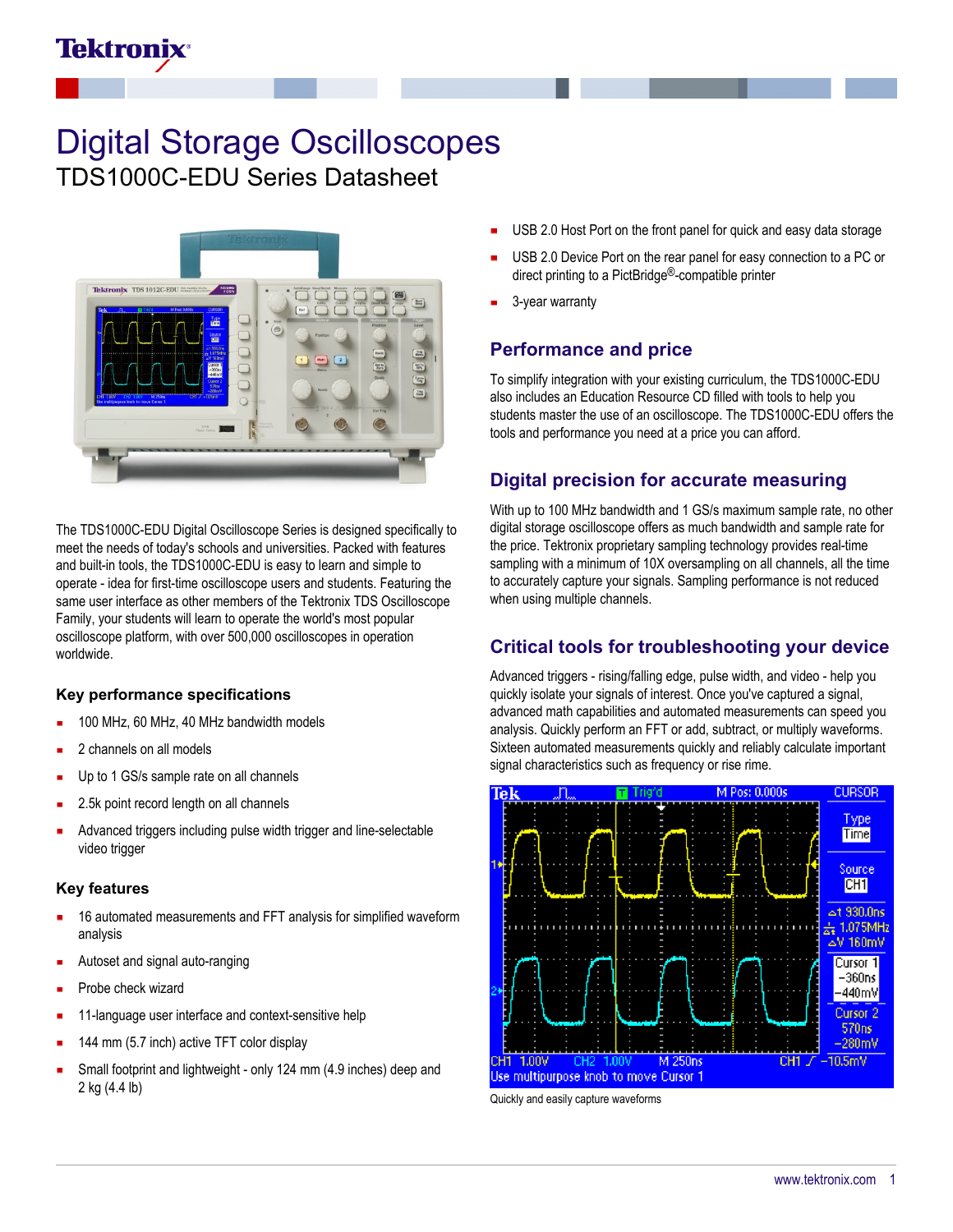# **Designed to make your work easy**

The TDS1000C-EDU Series oscilloscopes are designed with the ease of use and familiar operation you have come to expect from Tektronix.

#### **Intuitive operation**

The intuitive user interface with dedicated per-channel vertical controls, auto-setup, and auto-ranging makes these instruments easy to use, reducing learning time and increasing efficiency.

#### **Help when you need it**

The built-in Help menu provides you with important information on your oscilloscope's features and functions. Help is provided in the same language as the user interface.

#### **Probe check wizard**

Check out your probe compensation before making measurements with just one button that starts a fast, easy procedure.

#### **Flexible data transfer**

The USB host port on the front panel enables you to save your instrument settings, screenshots, and waveform data in a flash.

#### **Easy PC Connectivity**

Easily capture, save, and analyze measurement results by connecting to your PC with the rear-panel USB device port and the included copy of OpenChoice® PC Communications Software. Simply pull screen images and waveform data into the stand-alone desktop application or directly into Microsoft Word and Excel. Alternatively, if you prefer not use your PC, you can simply print your image directly to any PictBridge®-compatible printer.



Easily capture, save and analyze measurement results with OpenChoice PC Communications software

## **Performance you can count on**

In addition to industry-leading service and support, every TDS1000C-EDU Series oscilloscope comes backed with a 3-year warranty as standard.

### **Education resources**

Every TDS1000C-EDU model includes an Education Resource CD filled with tools to help your students master the use of an oscilloscope. The Education Resource CD includes two Student Labs and Instructor's Guides and two Primers. The Student Lab and Instructor's Guide explains the basics of oscilloscope operation complete with hands-on exercises for your students. The Student Lab and Instructor's Guide explains the fundamentals of probing and how probes can affect measurement quality. The two Primers included are the most popular and widely-used from Tektronix - the and .



The included Education Resource CD is filled with tools to help your students master the use of an oscilloscope.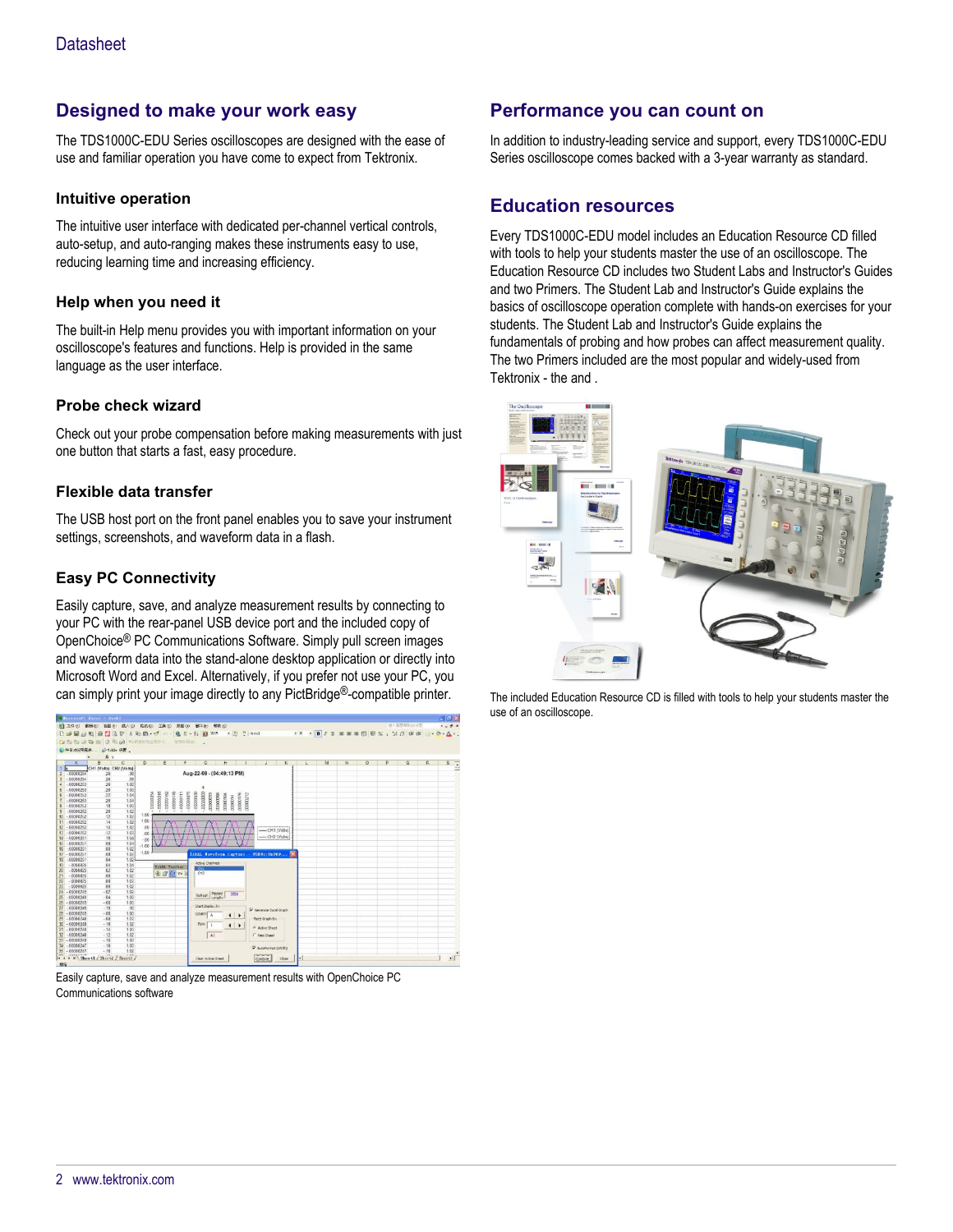# **Specifications**

All specifications apply to all models unless noted otherwise.

#### **Overview**

|                             | TDS1001C-EDU             | TDS1002C-EDU | <b>TDS1012C-EDU</b> |
|-----------------------------|--------------------------|--------------|---------------------|
| Display (QVGA LCD)          | TFT on all models        |              |                     |
| Bandwidth                   | 40 MHz                   | 60 MHz       | 100 MHz             |
| Channels                    | 2 channels on all models |              |                     |
| External trigger input      | Included on all models   |              |                     |
| Sample rate on each channel | 500 MS/s                 | $1.0$ GS/s   | $1.0$ GS/s          |

## **Vertical system**

| Record length               | 2.5k points at all time bases on all models                                                           |
|-----------------------------|-------------------------------------------------------------------------------------------------------|
| <b>Vertical resolution</b>  | 8 bits                                                                                                |
| <b>Vertical sensitivity</b> | 2 mV to 5 V/div on all models with calibrated fine adjustment                                         |
| DC vertical accuracy        | $\pm 3\%$ on all models                                                                               |
| <b>Vertical zoom</b>        | Vertically expand or compress a live or stopped waveform                                              |
| Maximum input voltage       | 300 V <sub>RMS</sub> CAT II; derated at 20 dB/decade above 100 kHz to 13 V <sub>p-p</sub> AC at 3 MHz |
| Position range              | 2 mV to 200 mV/div +2 V;                                                                              |
|                             | >200 mV to 5 V/div + 50 V                                                                             |
| <b>Bandwidth limit</b>      | 20 MHz for all models                                                                                 |
| Input impedance             | 1 M $\Omega$ in parallel with 20 pF                                                                   |
| Input coupling              | AC, DC, GND on all models                                                                             |
|                             |                                                                                                       |

## **Horizontal system**

| Time base accuracy | 50 ppm                                                     |
|--------------------|------------------------------------------------------------|
| Horizontal zoom    | Horizontally expand or compress a live or stopped waveform |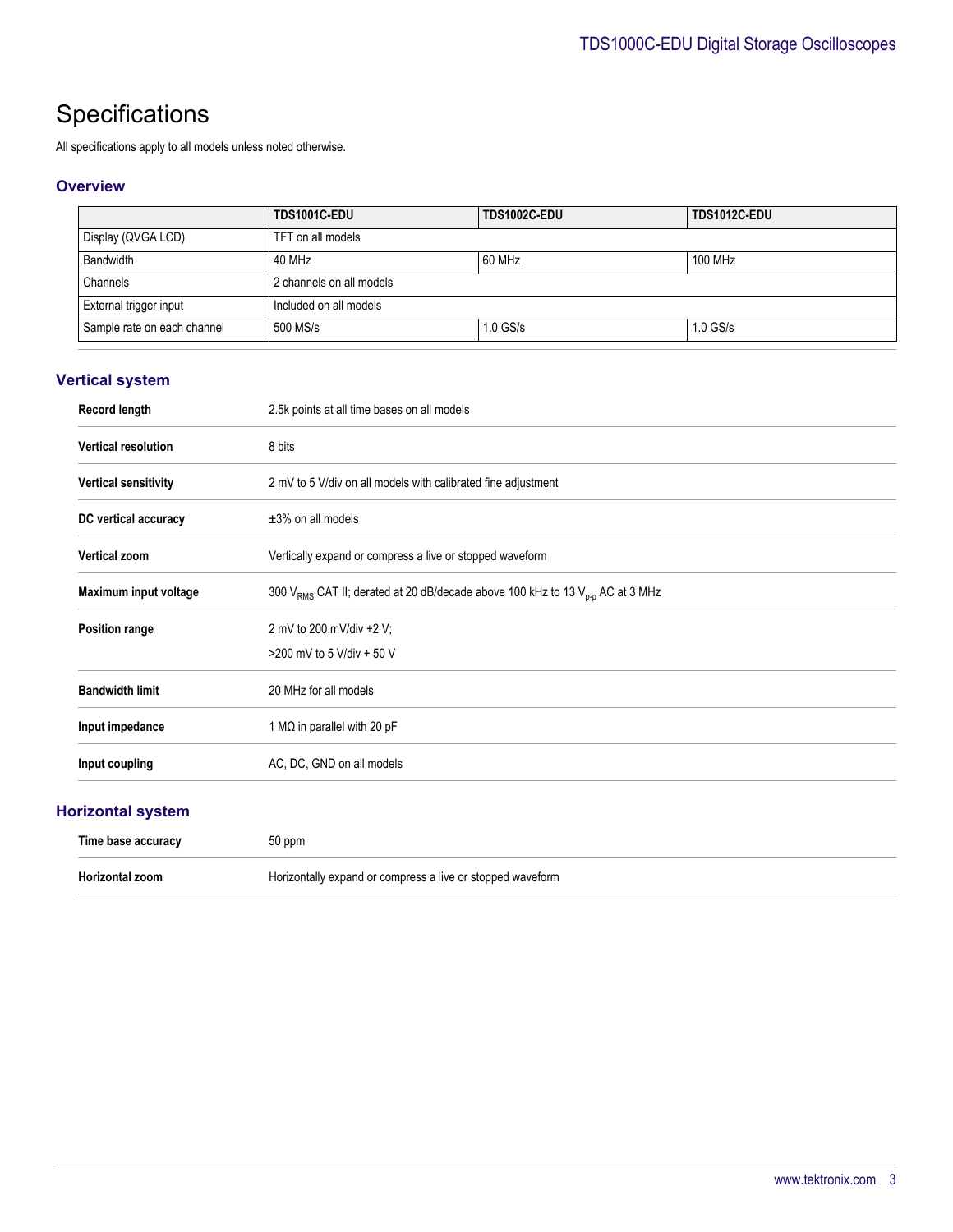# **Datasheet**

# **Trigger system**

| <b>Trigger modes</b>             | Auto, Normal, Single Sequence                                                                                                                    |  |
|----------------------------------|--------------------------------------------------------------------------------------------------------------------------------------------------|--|
| <b>Trigger types</b>             |                                                                                                                                                  |  |
| Edge (rising/falling)            | Conventional level-driven trigger. Positive or negative slope on any channel. Coupling selections: AC, DC, Noise Reject, HR<br>Reject, LF Reject |  |
| Video                            | Trigger on all lines or individual lines, odd/even or all fields from composite video, or broadcast standards (NTSC, PAL, SECAM)                 |  |
| Pulse width (or glitch)          | Trigger on a pulse width less than, greater than, equal to, or not equal to, a selectable time limit ranging from 33 ns to 10 s                  |  |
| <b>Trigger source</b>            | CH1, CH2, Ext, Ext/5, AC Line                                                                                                                    |  |
| <b>Trigger view</b>              | Displays the trigger signal while the Trigger View button is depressed.                                                                          |  |
| Trigger signal frequency readout | Provides a frequency readout of the trigger source                                                                                               |  |

# **Acquisition system**

| <b>Acquisition modes</b> |                                                                                                                                                                             |
|--------------------------|-----------------------------------------------------------------------------------------------------------------------------------------------------------------------------|
| Peak detect              | High-frequency and random glitch capture. Captures glitches as narrow as 12 ns (typical) using acquisition hardware at all time-<br>base settings from 5 us/div to 50 s/div |
| <b>Sample</b>            | Sample data only                                                                                                                                                            |
| Average                  | Waveform averaged, selectable: 4, 16, 64, 128                                                                                                                               |
| Single sequence          | Use the Single Sequence button to capture a single triggered acquisition sequence                                                                                           |
| Roll mode                | At acquisition time base settings of >100 ms/div                                                                                                                            |

#### **Waveform measurements**

| Automatic waveform<br>measurements | Period, Frequency, +Width, -Width, Rise Time, Fall Time, Max, Min, Peak-to-Peak, Mean, RMS, Cycle RMS, Cursor RMS, Duty<br>Cycle, Phase, Delay |
|------------------------------------|------------------------------------------------------------------------------------------------------------------------------------------------|
| <b>Cursors</b>                     |                                                                                                                                                |
| Types                              | Amplitude and time                                                                                                                             |
| <b>Measurements</b>                | $ΔT$ , $1/ΔT$ (frequency), $ΔV$                                                                                                                |

#### **Waveform math**

| <b>Operators</b> | Add, Subtract, Multiply, FFT                                   |
|------------------|----------------------------------------------------------------|
| <b>Sources</b>   | CH1 - CH2, CH2 - CH1, CH1 + CH2, CH1 x CH2                     |
| FFT              | Windows, Hanning, Flat Top, Rectangular<br>2,048 sample points |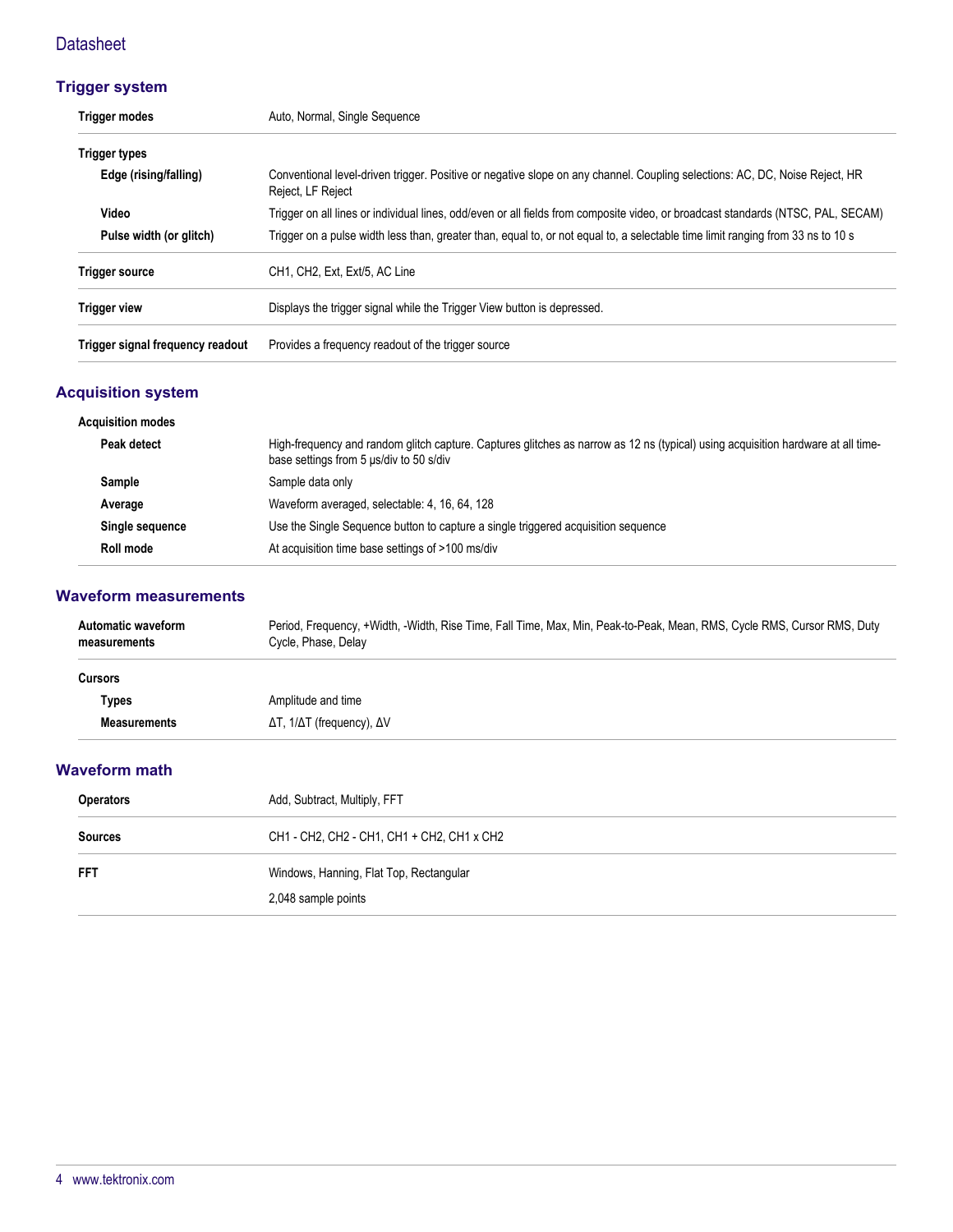# TDS1000C-EDU Digital Storage Oscilloscopes

## **Waveform math**

| Autoset menu             | Single-button, automatic setup of all channels for vertical, horizontal, and trigger systems, with undo Autoset.                                            |
|--------------------------|-------------------------------------------------------------------------------------------------------------------------------------------------------------|
|                          | Autoset-menu signal-type choices are:                                                                                                                       |
| Square wave              | Single-cycle, Multi-cycle, Rising or Falling Edge                                                                                                           |
| Sine wave                | Single-cycle, Multi-cycle, FFT Spectrum                                                                                                                     |
| Video (NTSC, PAL, SECAM) | Field, All, Odd, or Event                                                                                                                                   |
|                          | Line: All or Selectable Line Number                                                                                                                         |
| Autorange                | Automatically adjust vertical and/or horizontal oscilloscope settings when a probe is moved from point to point, or when a signal<br>exhibits large changes |

### **Display characteristics**

| <b>Display</b>       | QVGA color TFT               |
|----------------------|------------------------------|
| Interpolation        | Sin(x)/x                     |
| <b>Display types</b> | Dots, vectors                |
| Persistence          | Off, 1 s, 2 s, 5 s, infinite |
| Format               | YT and XY                    |

### **Input-output interfaces**

| <b>USB Ports</b> | 2 USB 2.0 ports                                                                                                         |
|------------------|-------------------------------------------------------------------------------------------------------------------------|
|                  | The USB host port on the front panel supports USB flash drives                                                          |
|                  | The USB device port on the back of the instrument supports connection to a PC and to all PictBridge-compatible printers |
| <b>GPIB</b>      | Optional                                                                                                                |

## **Nonvolatile storage**

| Reference waveform display                  | Two 2.5k point reference waveforms                                                                                                                    |
|---------------------------------------------|-------------------------------------------------------------------------------------------------------------------------------------------------------|
| Waveform storage without USB<br>flash drive | Two 2.5k point for all models                                                                                                                         |
| Maximum USB flash drive size                | 64 GB                                                                                                                                                 |
| Waveform storage with USB flash<br>drive    | 96 or more reference waveforms per 8 MB                                                                                                               |
| Setups without USB flash drive              | 10 front-panel setups                                                                                                                                 |
| Setups with USB flash drive                 | 4,000 or more front-panel setups per 8 MB                                                                                                             |
| Screen images with USB flash<br>drive       | 128 or more screen images per 8 MB<br>The actual number of images depends on the file format selected                                                 |
| Save All with USB flash drive               | 12 or more Save All operations per 8 MB<br>A single Save All operation creates 3 to 9 files (setup, image, plus one file for each displayed waveform) |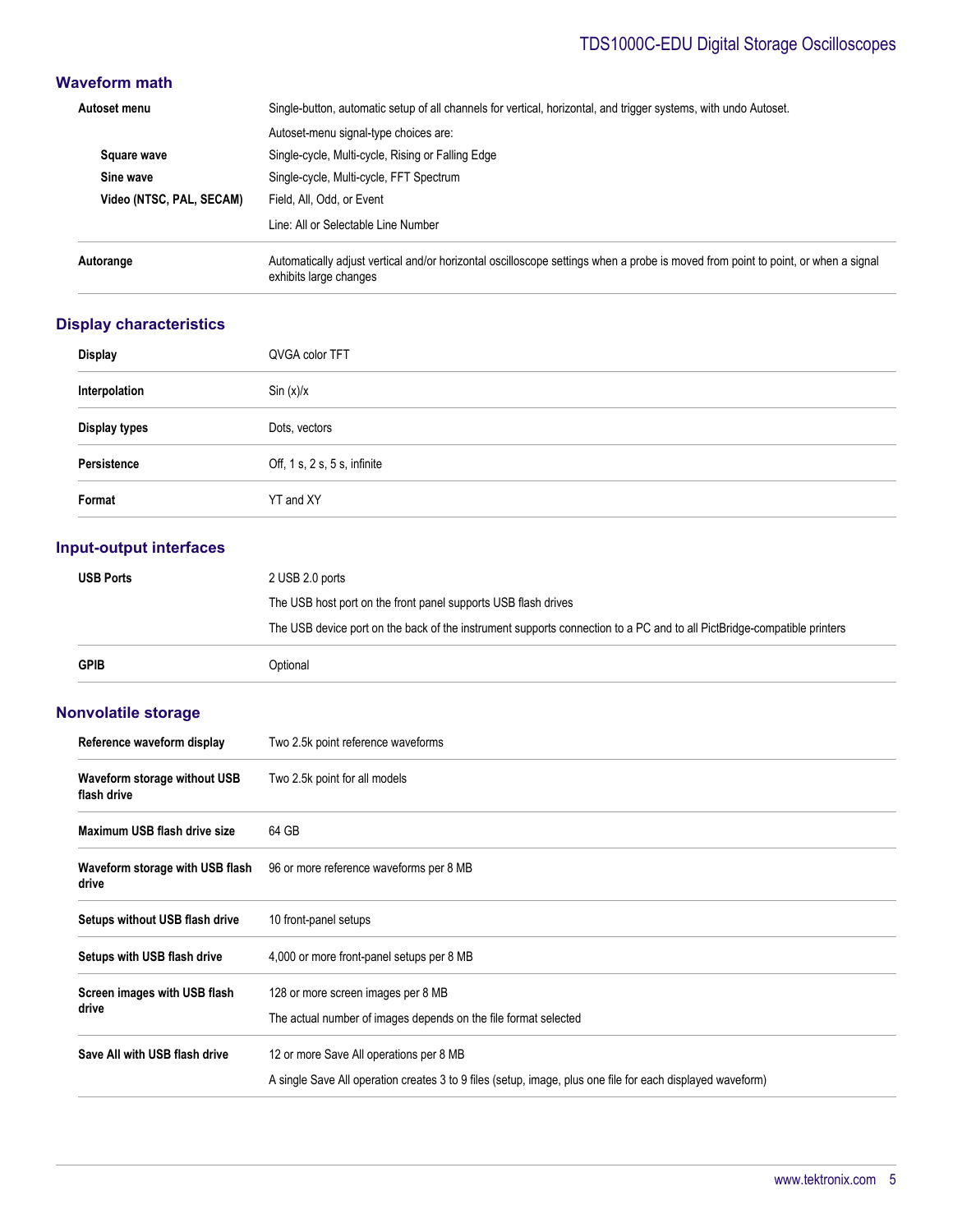## **Datasheet**

### **Power source**

| Power source      |                                                                                                          |
|-------------------|----------------------------------------------------------------------------------------------------------|
| Source voltage    | Full range: 100 to 240 $V_{AC}$ RMS ±10%, Installation Category II (covers range of 90 to 264 $V_{AC}$ ) |
| Power consumption | Power consumption: Less than 30 W at 85 to 275 $V_{AC}$ input                                            |

# **Physical characteristics**

| <b>Instrument dimensions</b>       |                        |
|------------------------------------|------------------------|
| Height                             | 158.0 mm (6.2 inches)  |
| Width                              | 326.3 mm (12.8 inches) |
| Depth                              | 124.2 mm (4.9 inches)  |
| Instrument weight                  |                        |
| Instrument only                    | 2.0 kg (4.4 lb)        |
| Instrument with accessories        | 2.2 kg (4.9 lb)        |
| Shipping package dimensions        |                        |
| Height                             | 266.7 mm (10.5 inches) |
| Width                              | 476.2 mm (18.7 inches) |
| Depth                              | 228.6 mm (9.0 inches)  |
| <b>RM2000 rackmount dimensions</b> |                        |
| Height                             | 177.8 mm (7.0 inches)  |
| Width                              | 482.6 mm (19.0 inches) |
| Depth                              | 108.0 mm (4.3 inches)  |
|                                    |                        |

# **EMC, environment, and safety**

| Temperature                   |                                                                                                                |  |  |
|-------------------------------|----------------------------------------------------------------------------------------------------------------|--|--|
| Operating                     | 0 to $+50$ °C                                                                                                  |  |  |
| Non-operating                 | $-40$ to $+71$ °C                                                                                              |  |  |
| <b>Humidity</b>               |                                                                                                                |  |  |
| Operating                     | Up to 80% RH at or below $+40$ °C                                                                              |  |  |
|                               | Up to 45% RH up to +50 $^{\circ}$ C                                                                            |  |  |
| Non-operating                 | Up to 80% RH at or below $+40$ °C                                                                              |  |  |
|                               | Up to 45% RH up to +50 $^{\circ}$ C                                                                            |  |  |
| <b>Altitude</b>               |                                                                                                                |  |  |
| Operating                     | Up to 3,000 m                                                                                                  |  |  |
| Non-operating                 | Up to 3,000 m                                                                                                  |  |  |
| Electromagnetic compatibility | Meets Directive 2004/108/EC, EN 61326-2-1 Class A; Australian EMC Framework                                    |  |  |
| <b>Safety</b>                 | UL61010-1:2004, CSA22.2 No. 61010-1:2004, EN61010-1:2001, IEC61010-1:2001, EU Low Voltage Directive 2006/95/EC |  |  |
|                               |                                                                                                                |  |  |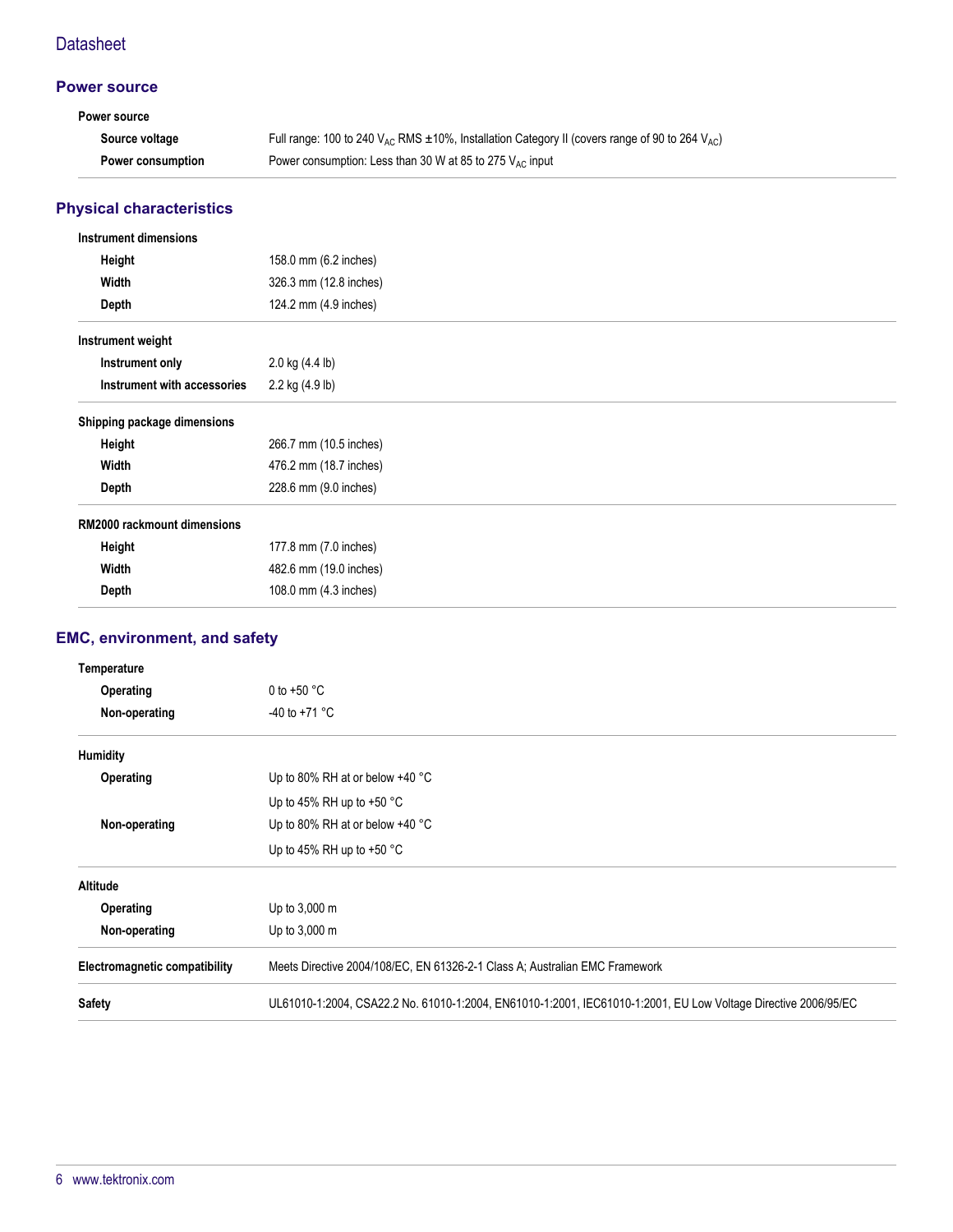# Ordering information

# **Models**

| TDS1001C-EDU        | 40 MHz, 2 Ch, 500 MS/s, TFT DSO |
|---------------------|---------------------------------|
| <b>TDS1002C-EDU</b> | 60 MHz. 2 Ch. 1 GS/s. TFT DSO   |
| TDS1012C-EDU        | 100 MHz, 2 Ch, 1 GS/s, TFT DSO  |

# **Instrument options**

#### **Language options**

| Opt. L0             | English (front-panel label on instrument) |
|---------------------|-------------------------------------------|
| Opt. L1             | French (front-panel overlay)              |
| Opt. L <sub>2</sub> | Italian (front-panel overlay)             |
| Opt. L <sub>3</sub> | German (front-panel overlay)              |
| Opt. L4             | Spanish (front-panel overlay)             |
| Opt. L5             | Japanese (front-panel overlay)            |
| Opt. L <sub>6</sub> | Portuguese (front-panel overlay)          |
| Opt. L7             | Simplified Chinese (front-panel overlay)  |
| Opt. L8             | Traditional Chinese (front-panel overlay) |
| Opt. L9             | Korean (front-panel overlay)              |
| Opt. L10            | Russian (front-panel overlay)             |

User manual (PDF) in 11 languages are available on the documentation CD and for download from www.tektronix.com/manuals. There are no printed user manuals.

#### **Power plug options**

| Opt. A0         | North America power plug (115 V, 60 Hz)    |
|-----------------|--------------------------------------------|
| Opt. A1         | Universal Euro power plug (220 V, 50 Hz)   |
| Opt. A2         | United Kingdom power plug (240 V, 50 Hz)   |
| Opt. A3         | Australia power plug (240 V, 50 Hz)        |
| Opt. A4         | North America power plug (240 V, 50 Hz)    |
| Opt. A5         | Switzerland power plug (220 V, 50 Hz)      |
| Opt. A6         | Japan power plug (100 V, 110/120 V, 60 Hz) |
| Opt. A10        | China power plug (50 Hz)                   |
| <b>Opt. A11</b> | India power plug (50 Hz)                   |
| <b>Opt. A12</b> | Brazil power plug (60 Hz)                  |
| Opt. A99        | No power cord                              |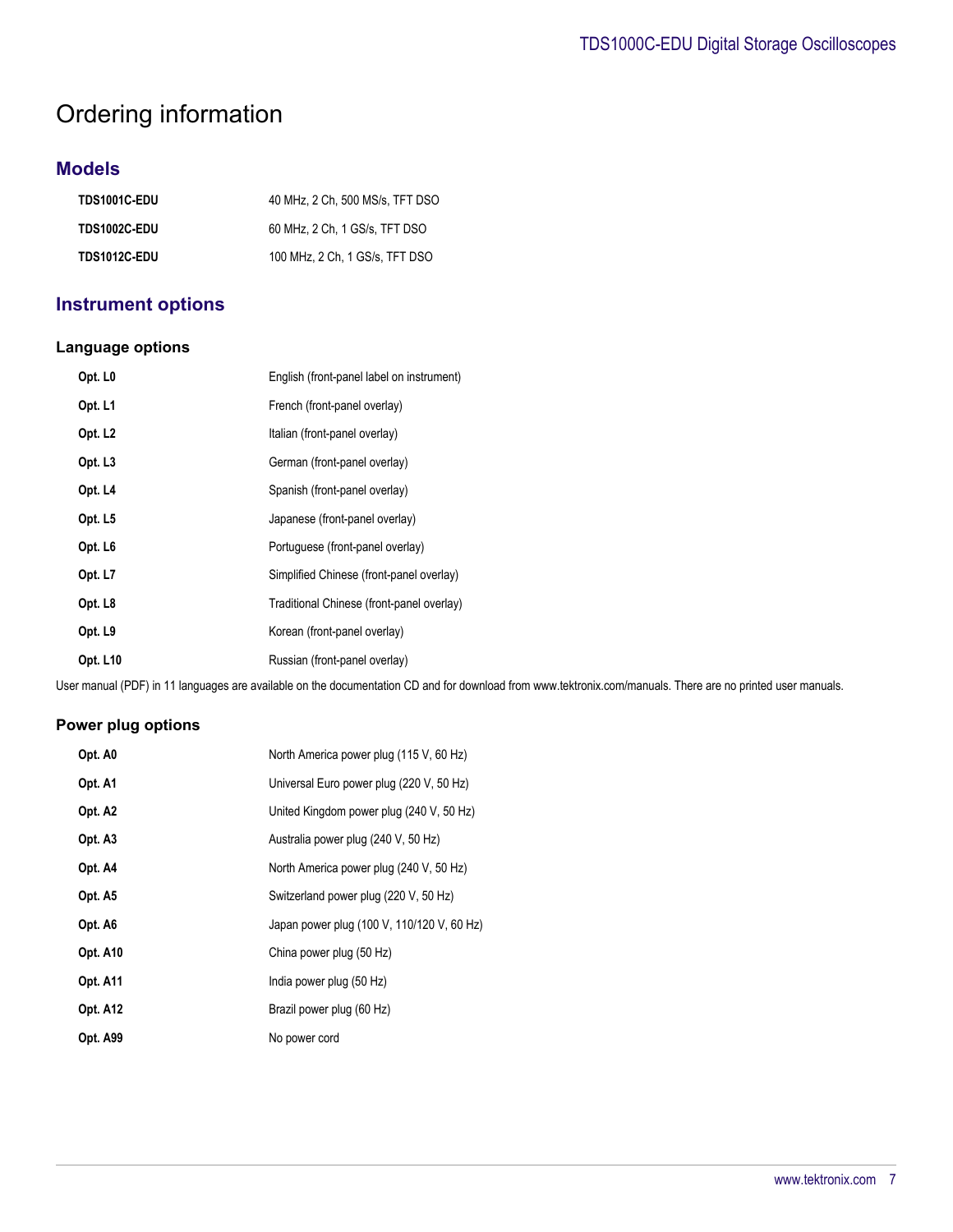#### **Service options**

| Opt. D1      | <b>Calibration Data Report</b>              |
|--------------|---------------------------------------------|
| Opt. R5      | Repair Service 5 Years (including warranty) |
| Opt. SILV100 | Standard warranty extended to 5 years       |

Probes and accessories are not covered by the oscilloscope warranty and Service Offerings. Refer to the datasheet of each probe and accessory model for its unique warranty and calibration terms.

#### **The Tektronix customer service advantage**

You can trust Tektronix to offer unequaled engineering expertise and a customer-centric approach to ensure the optimal performance of your Tektronix products and maximize the lifetime value of your Tektronix investment. With service from Tektronix you get:

- Access to the source of product knowledge; unsurpassed technical expertise
- Your challenges solved by front-line technical experts, design engineering reinforcement, and online support tools
- Comprehensive and thorough support provided worldwide, including software and firmware updates, data reports, and adjustments
- Efficiency and convenience; no-hassle service from initial service call to turnaround and delivery г
- Flexible repair and calibration service with access to the best on-call technical trouble shooting staff in the industry, with over 20 years of training per support engineer
- Customer-centric approach dedicated to serving your needs everyday with services designed to optimize your product performance, increase productivity and ROI by delivering a fixed cost of ownership, and efficient management of service

### **Standard accessories**

#### **Probes**

| <b>TPP0101</b> | Two (2) 100 MHz 10X passive probes |
|----------------|------------------------------------|
|                |                                    |

#### **Accessories**

| Power cord                                             | Please specify plug option                                                                                                                                                                            |  |
|--------------------------------------------------------|-------------------------------------------------------------------------------------------------------------------------------------------------------------------------------------------------------|--|
| <b>NIM/NIST</b>                                        | Traceable Certificate of Calibration                                                                                                                                                                  |  |
| <b>Documentation</b>                                   | TDS2000C and TDS1000C-EDU Compliance and Safety Instructions                                                                                                                                          |  |
|                                                        | TDS2000C and TDS1000C-EDU Documentation CD                                                                                                                                                            |  |
| <b>OpenChoice PC Communications</b><br><b>Software</b> | Enables fast and easy communication between a Windows PC and the TDS2000C Series using USB. Transfer and save settings,<br>waveforms, measurements, and screen images                                 |  |
| <b>Educator Classroom and Lab</b><br>Resource CD       | Contains lab experiments for oscilloscopes and probes, and and primers.                                                                                                                               |  |
| 3-year warranty                                        | Covering labor and parts for defects in materials and workmanship for a minimum of 3 years, excluding probes and accessories.                                                                         |  |
|                                                        | Probes and accessories are not covered by the oscilloscope warranty and Service Offerings. Refer to the datasheet of each probe<br>and accessory model for its unique warranty and calibration terms. |  |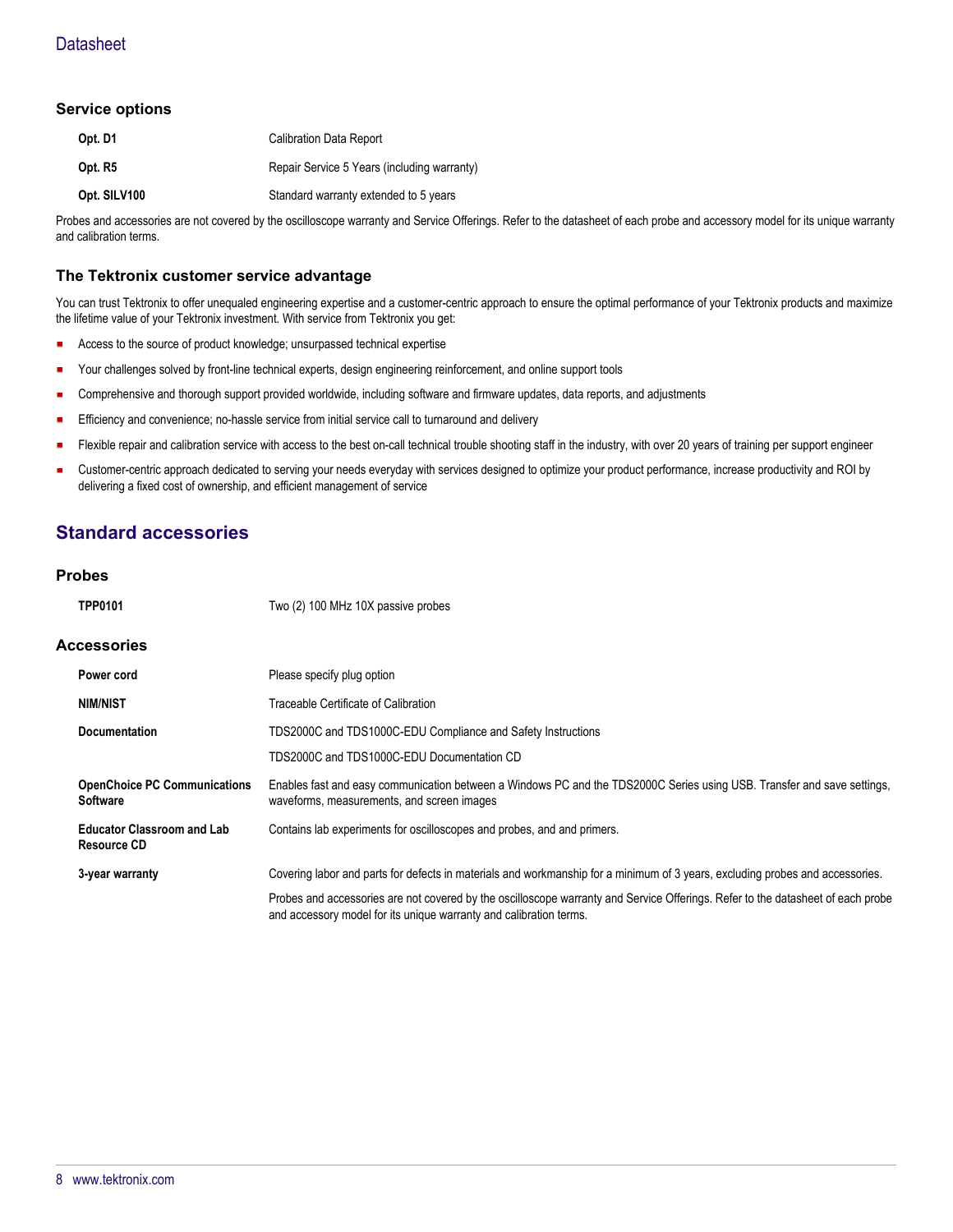# **Recommended accessories**

#### **Probes**

| <b>TPP0101</b>        | 10X passive probe, 100 MHz bandwidth                   |
|-----------------------|--------------------------------------------------------|
| <b>TPP0201</b>        | 10X passive probe, 200 MHz bandwidth                   |
| P2220                 | 1X/10X passive probe, 200 MHz bandwidth                |
| P6101B                | 1X passive probe (15 MHz, 300 $V_{RMS}$ CAT II rating) |
| P6015A                | 1000X high-voltage passive probe (75 MHz)              |
| <b>P5100A</b>         | 100X high-voltage passive probe (500 MHz)              |
| P5200                 | High-voltage active differential probe (25 MHz)        |
| P6021                 | 15 A, 60 MHz AC-current probe                          |
| A621                  | 2000 A, 5 to 50 kHz, AC-current probe                  |
| A622                  | 100 A, 100 kHz, AC/DC current probe/BNC                |
| <b>TCP303/TCPA300</b> | 150 A, 15 MHz AC/DC current probe/amplifier            |
| TCP305/TCPA300        | 50 A, 50 MHz AC/DC current probe/amplifier             |
| <b>TCP312/TCPA300</b> | 30 A, 100 MHz AC/DC current probe/amplifier            |
| TCP404XL/TCPA400      | 500 A, 2 MHz AC/DC current probe/amplifier             |
| <b>Accessories</b>    |                                                        |
| TEK-USB-488           | GPIB-to-USB converter                                  |
| AC2100                | Soft carrying case for instrument                      |
| <b>HCTEK4321</b>      | Hard plastic carrying case for instrument              |
| <b>RM2000B</b>        | Rackmount kit                                          |

077-0444-xx **Programmer manual, English only, PDF only, downloadable from www.tektronix.com/manuals 077-0446-xx** Service manual, English only, PDF only, downloadable from www.tektronix.com/manuals **174-4401-xx** USB host to device cable, 3 feet long

 $C<sub>6</sub>$  $(5R)$  $(5R)$ 

Tektronix is registered to ISO 9001 and ISO 14001 by SRI Quality System Registrar.

 $GPIB$ 

Product(s) complies with IEEE Standard 488.1-1987, RS-232-C, and with Tektronix Standard Codes and Formats.